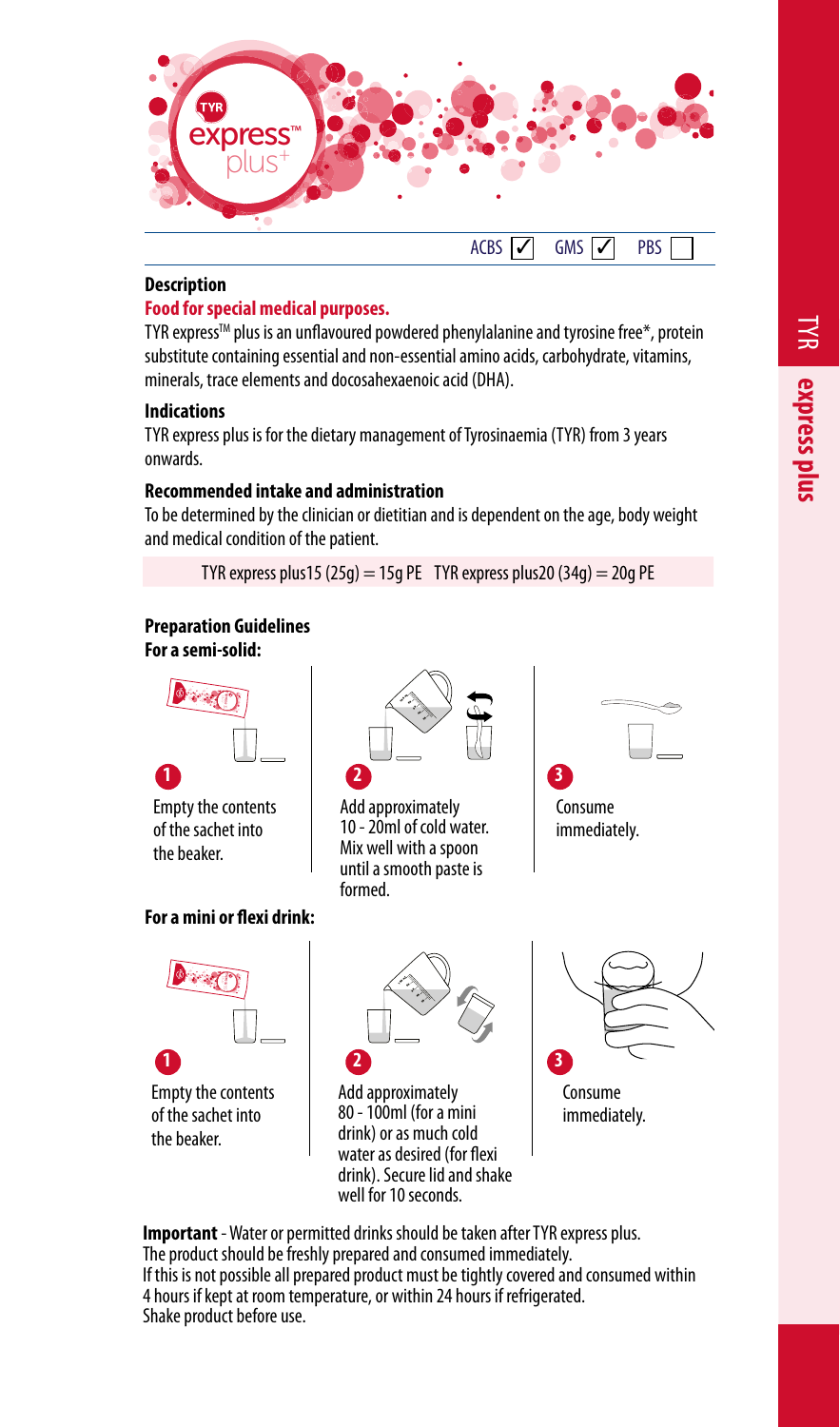## **IMPORTANT NOTICE**

Must only be given to people with proven Tyrosinaemia under strict medical supervision.

Suitable from 3 years of age onwards.

Diet must be supplemented with natural protein,water and other nutrients in prescribed quantities to supply phenylalanine, tyrosine, fluid and general nutritional requirements.

Not suitable for use as a sole source of nutrition.

Use under medical supervision.

For enteral use only.

## **Nutritional Information**

|                    |                | Per<br>100q    | <b>Per TYR</b><br>express<br>plus <sub>15</sub><br>25 <sub>g</sub> | <b>Per TYR</b><br>express<br>plus <sub>20</sub><br>34g |
|--------------------|----------------|----------------|--------------------------------------------------------------------|--------------------------------------------------------|
| Energy             | k              | 1339           | 335                                                                | 455                                                    |
|                    | kral           | 316            | 79                                                                 | 107                                                    |
| Fat                | $\overline{g}$ | 2.2            | 0.55                                                               | 0.75                                                   |
| of which saturates | $\overline{g}$ | 0.7            | 0.18                                                               | 0.24                                                   |
| DHA                | mq             | 400            | 100                                                                | 136                                                    |
| Carbohydrate       | g              | 14             | 3.5                                                                | 4.8                                                    |
| of which sugars    | g              | 1.7            | 0.30                                                               | 0.41                                                   |
| Protein equivalent | $\overline{g}$ | 60             | 15                                                                 | 20                                                     |
| L-Phenylalanine*   | g              | $\overline{a}$ | -                                                                  | -                                                      |
| L-Tyrosine*        | g              |                |                                                                    |                                                        |
| Salt               | g              | 1.05           | 0.26                                                               | 0.36                                                   |
| <b>Vitamins</b>    |                |                |                                                                    |                                                        |
| Vitamin A (RE)     | μg             | 780            | 195                                                                | 265                                                    |
| Vitamin D          | μg             | 30             | 7.5                                                                | 10                                                     |
| Vitamin E (aTE)    | mq             | 16             | 4.0                                                                | 5.4                                                    |
| Vitamin K          | μq             | 70             | 18                                                                 | 24                                                     |
| Vitamin (          | mq             | 110            | 28                                                                 | 37                                                     |
| Thiamin            | mq             | 2.0            | 0.50                                                               | 0.68                                                   |
| Riboflavin         | mq             | 2.3            | 0.58                                                               | 0.78                                                   |
| Niacin (Niacin Eg) | mg             | 10(37)         | 2.5(9.3)                                                           | 3.4(13)                                                |
| Vitamin B6         | mq             | 2.8            | 0.70                                                               | 0.95                                                   |
| Folic acid         | μg             | 300            | 75                                                                 | 102                                                    |
| Vitamin B12        | μg             | 4.8            | 1.2                                                                | 1.6                                                    |
| <b>Biotin</b>      | μg             | 38             | 9.5                                                                | 13                                                     |
| Pantothenic acid   | mq             | 5.7            | 1.4                                                                | 1.9                                                    |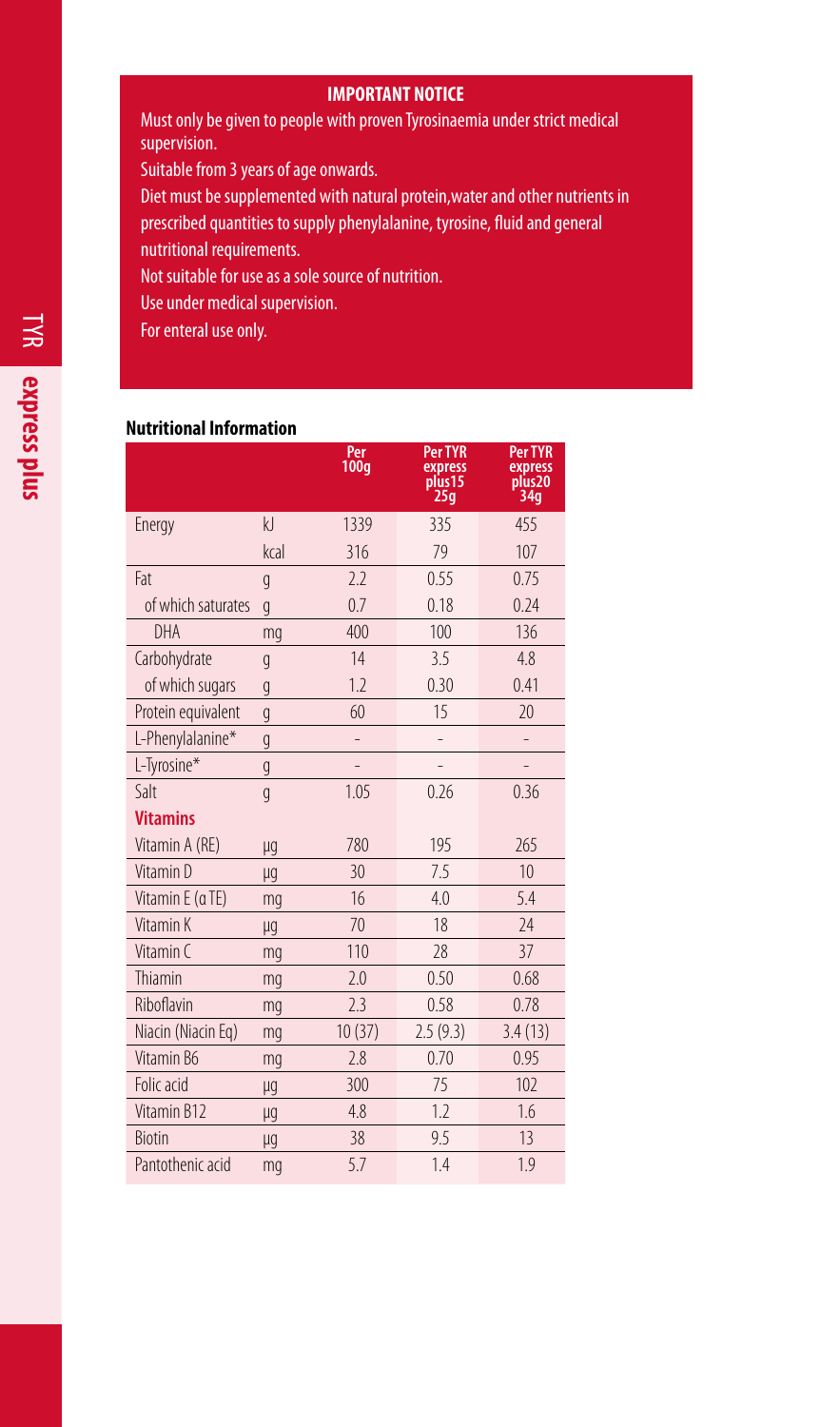# **Nutritional Information**

|                             |      | Per<br>100q            | Per TYR<br>express<br>plus15 | Per TYR<br>express<br>plus20 |
|-----------------------------|------|------------------------|------------------------------|------------------------------|
|                             |      |                        | 25g                          | 34g                          |
| <b>Minerals</b>             |      |                        |                              |                              |
| Sodium                      | mg   | 420                    | 105                          | 143                          |
|                             | mmol | 18                     | 4.5                          | 6.1                          |
| Potassium                   | mg   | 730                    | 183                          | 248                          |
|                             | mmol | 18                     | 4.6                          | 6.2                          |
| Chloride                    | mg   | 420                    | 105                          | 143                          |
|                             | mmol | 12                     | 2.9                          | 4.0                          |
| Calcium                     | mg   | 1200                   | 300                          | 408                          |
|                             | mmol | 30                     | 7.5                          | 10 <sup>10</sup>             |
| Phosphorus                  | mq   | 1070                   | 268                          | 364                          |
|                             | mmol | 34                     | 8.6                          | 12                           |
| Magnesium                   | mq   | 330                    | 83                           | 117                          |
|                             | mmol | 14                     | 3.4                          | 4.6                          |
| <b>Trace elements</b>       |      |                        |                              |                              |
| Iron                        | mg   | 22                     | 5.5                          | 7.5                          |
| Zinc                        | mg   | $\overline{17}$        | 43                           | 5.8                          |
| Copper                      | mq   | $\overline{1.8}$       | 0.45                         | 0.61                         |
| Manganese                   | mg   | 1.5                    | 0.38                         | 0.51                         |
| Selenium                    | μq   | 80                     | $\overline{20}$              | 77                           |
| Chromium                    | μg   | $\overline{47}$        | $\overline{11}$              | $\overline{14}$              |
| Molybdenum                  | μq   | $\overline{70}$        | $\overline{18}$              | 74                           |
| lodine                      | μq   | 250                    | 63                           | 85                           |
| <b>Taurine</b>              | mg   | 132                    | $\overline{33}$              | 45                           |
| L-Carnitine                 | mg   | 64                     | $\overline{16}$              | $\overline{22}$              |
| Choline <sup></sup>         | mg   | 600                    | 150                          | 704                          |
| <b>Amino Acids</b>          |      |                        |                              |                              |
| L-Alanine                   | g    | 4.46                   | 1.12                         | 1.52                         |
| L-Arginine                  | q    | 5.48                   | 1.37                         | 1.86                         |
| L-Aspartic Acid             | g    | 8.46                   | 7.12                         | 2.88                         |
| L-Cystine                   | g    | 7.04                   | 0.51                         | 0.69                         |
| Glycine                     | g    | 4.46                   | 1.12                         | 1.52                         |
| L-Glutamine                 | q    | 5.10                   | 1.28                         | 1.73                         |
| I-Histidine<br>L-Isoleucine | g    | 2.99<br>4.97           | 0.75<br>1.24                 | 1.02<br>1.69                 |
| L-Leucine                   | g    | 7.96                   | 1.99                         | 7.71                         |
|                             | g    |                        |                              | 1.92                         |
| L-Lysine                    | g    | 5.66                   | 1.42                         |                              |
| L-Methionine                | g    | 1.27<br>$\overline{0}$ | 0.32<br>0.00                 | 0.43<br>0.00                 |
| L-Phenylalanine             | g    |                        |                              |                              |
| L-Proline                   | g    | 4.59                   | 1.15                         | 1.56                         |
| L-Serine                    | g    | 3.5<br>3.82            | 0.88<br>0.96                 | 1.19<br>1.30                 |
| L-Threonine                 | g    |                        |                              | 0.54                         |
| L-Tryptophan                | g    | 1.59                   | 0.40                         |                              |
| L-Tyrosine                  | g    | $\overline{0}$         | 0.00                         | 0.00                         |
| L-Valine                    | q    | 5.42                   | 1.36                         | 1.84                         |

# **Osmolality**

**TYR Express plus15** 25g + 80ml = 1900 m0sm/kg **TYR Express plus20**  $34q + 100ml = 1950$  mOsm/kg

\* No added phenylalanine or tyrosine. Phenylalanine and tyrosine may be present in trace amounts from other ingredients (<10mg/100g or <4mg per serving).